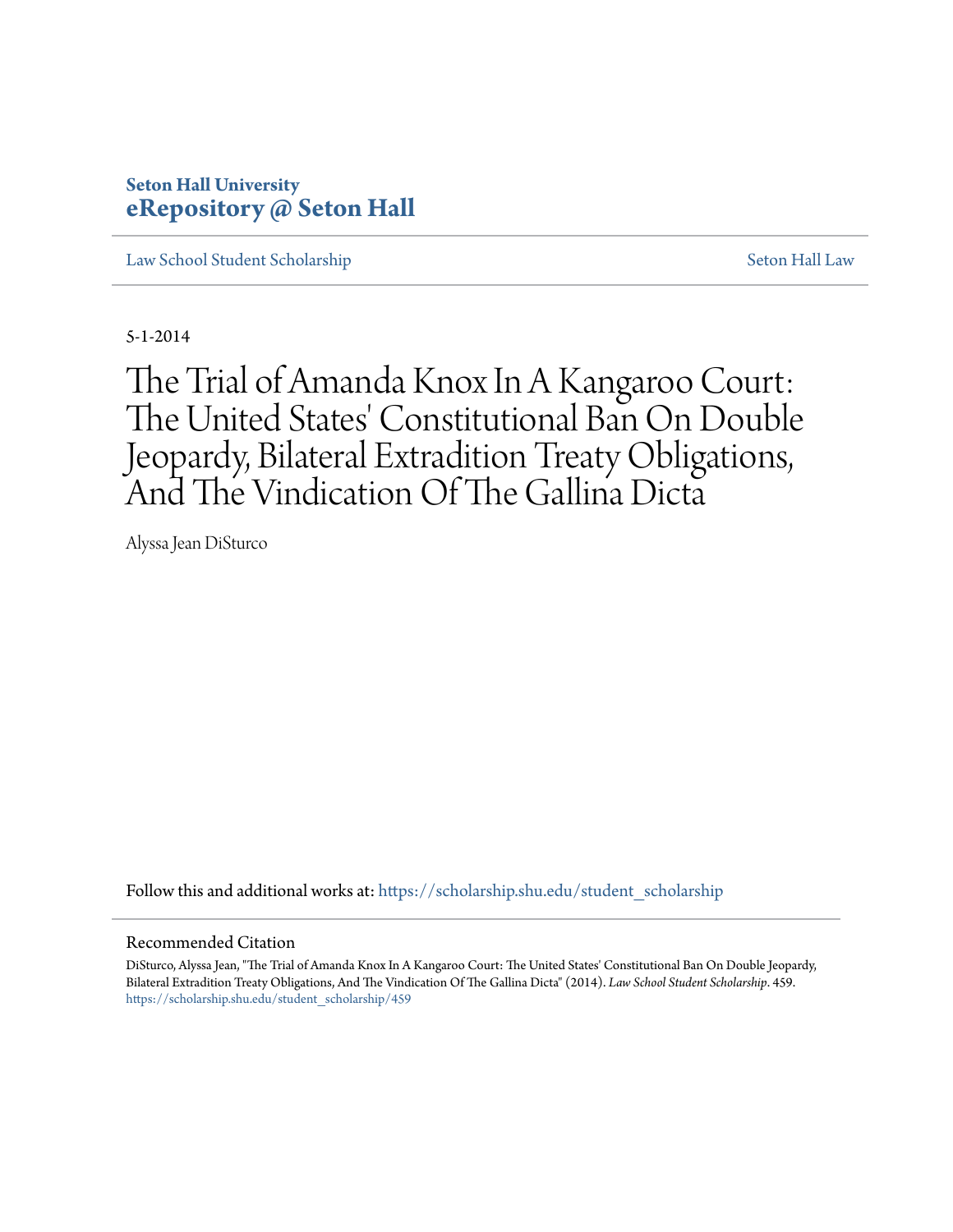#### **INTRODUCTION**

Amanda Knox is home. For almost two years now, Knox has woke up each day in the United States. She has resumed her studies at the University of Washington in Seattle. Knox has been able to see her family and friends; she has been able to live freely. Over the past four years, Knox has endured an existence devoid of liberty. How Knox returned to the United States is a complicated story, but explaining how she wants to live each day going forward is quite simple: she wants to have a choice in the matter.

On November 2, 2007, Meredith Kercher, a British study abroad student, was found on the floor of her bedroom, lying lifelessly in a pool of her own blood. Police arrived promptly at the scene of the crime, and, then, just as quickly, targeted Amanda Knox, a twenty-year-old American study abroad student who shared a flat with the victim and two other young women, as a suspect. In 2009, Knox was tried for the murder of Kercher before a jury in the Court of Assize of Perugia. On December 4, 2009, the jury convicted Knox on all charges. Knox's attorneys then filed an appeal in the Assize Court of Appeal. In 2011, the Assize Court of Appeal ruled on the merits of the case, reversed the decision of the lower court, and entered an order of acquittal on all charges. After Knox was acquitted, she was immediately released from prison, and she returned home to the United States.

Thousands of miles of separation from Knox did not, however, prevent the public prosecutor in Italy from filing an appeal in Italy's Supreme Court, the *Corte di Cassation,*  opposing the Assize Court of Appeal's judgment of acquittal. On March 26, 2013, the Italian Supreme Court reversed the judgment of the Assize Court of Appeal and entered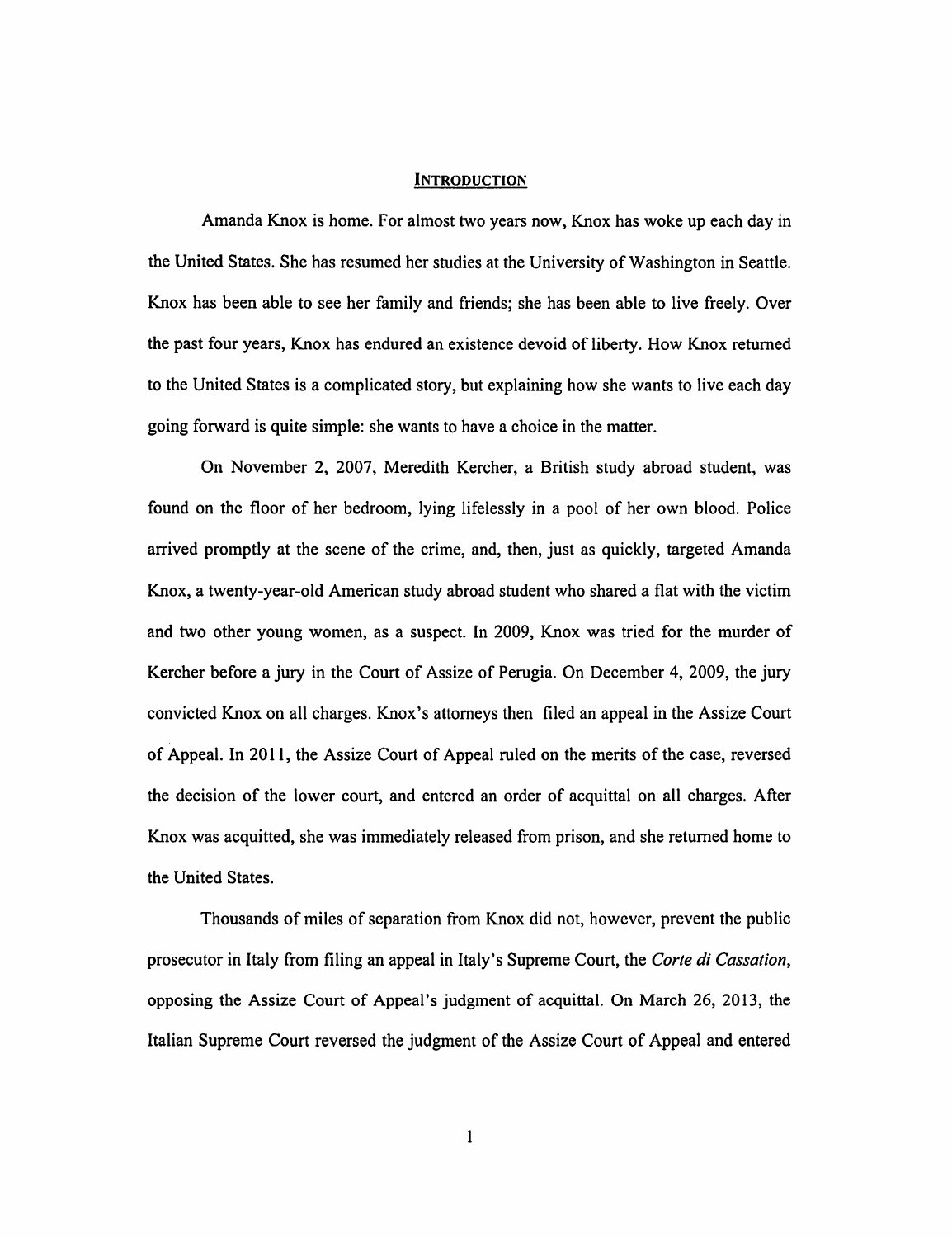an order remanding the matter for the retrial of Knox and her former boyfriend Rafaele Sollecito on the same offenses comprising the original indictment. The retrial of this matter commenced on September 30, 2013. A verdict is expected in early January 2014. If Amanda Knox is ultimately convicted, and Italy requests extradition, the United States government will face novel circumstances giving rise to rather delicate issue: when our bilateral extradition treaty with Italy is pitted against Amanda Knox's fundamental constitutional rights, what is the proper course of action?

In the event that the Italian court decides to convict Knox *(in abstentia,* as she is currently in Seattle) this Note argues that we should not extradite her to Italy. Part I of this Note sets forth a highly abridged version of the written decisions of the Italian courts in this matter, totaling in excess of one thousand pages. Factual discussion will be limited to the extent necessary to enable the reader to gain an appreciation for the novel circumstances that Knox's case presents, and also to understand the extent to which Italy's course of performance in the Knox case is at odds with the rights American citizens deem essential to the concept of ordered liberty.

Part II of this Note takes the position that if Italy requests the extradition of Knox, the fundamental rights that the United States Constitution affords to its citizens compel one, and only one, result: a non-negotiable denial of the request through the proper diplomatic channels. The 1984 United States-Italy Bilateral Extradition Treaty irreconcilably conflicts in this case with the ban the Fifth Amendment places on successive prosecutions for the same offense. Secondly, basic legal maxims in both Italy and Europe as a whole provide further support a decision to not extradite in this situation.

2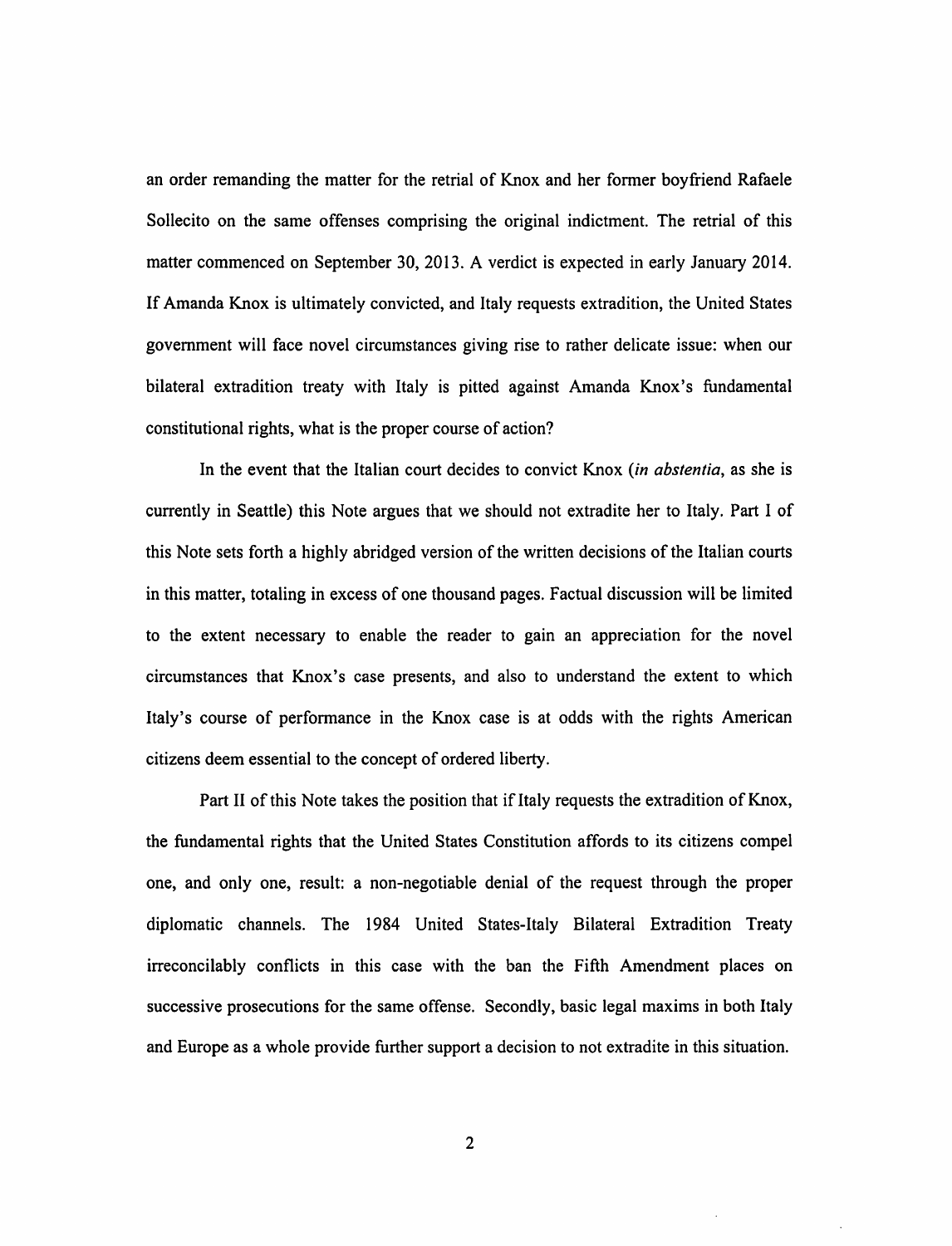Part III of this Note then sets forth a proposal about how to most effectively address the potential fallout that could result from the United State's failure to comply with its treaty obligations with Italy. The author contends the Knox case presents a compelling opportunity to attempt to negotiate a modification to the parties' certain treaty. This Note predicts that Italy would be amenable to hearing such a proposal at the very least for reasons that will be discussed herein.

Part IV of this Note centers on the nightmare trial of Amanda Knox, subsequent acquittal by Italy's appellate court, and ultimate order to retry Knox for the same offense. This Note argues that the trial of Amanda Knox comprehensively, and convincingly, demonstrates the pressing need to implement the above-discussed changes in the areas of criminal constitutional modeling, treaty negotiation, and transnational constitution protection of criminal rights. If Knox is convicted after retrial, Italy will request that the United States extradite Knox. This Note concludes that the United States must deny the extradition request in order to facilitate the changes previously discussed, and which will be explained in further detail below. The United States' continued practice of forcing Knox, and countless others, to forfeit their fundamental constitutional rights guaranteed under the United States constitution as soon as they set foot outside United States borders is inimical to the American concept of ordered liberty. Further, this practice is growing increasingly anachronistic in light of modem developments in transnational constitutional practices in the context of criminal justice, and, therefore, must be discarded in order to preserve the stability of rule of law, and, most importantly, to protect the legitimacy of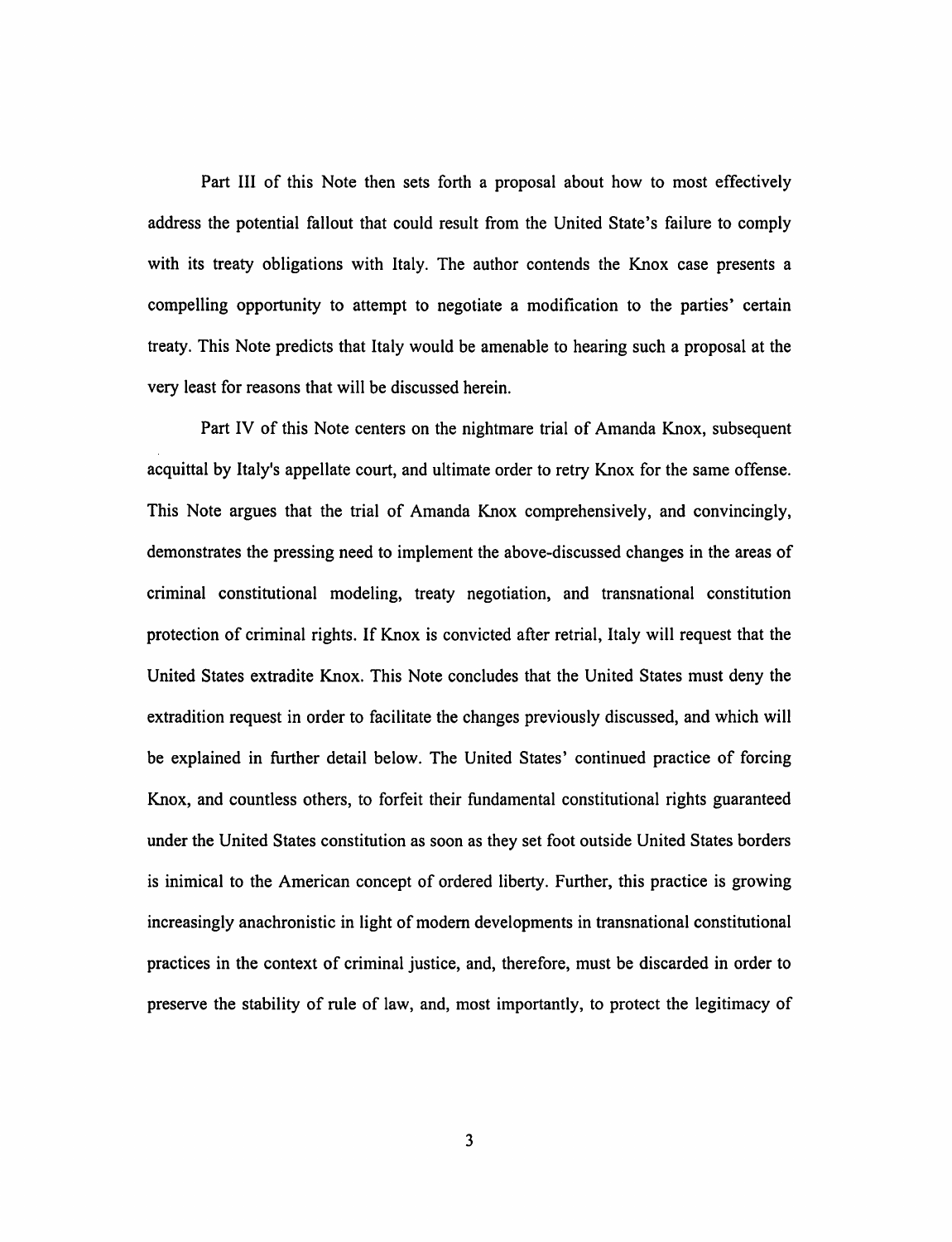the United States Constitution and, in tum, its ability to serve as a constitutional model that other countries can emulate or look to for guidance.

### I. BACKGROUND

In 2007, Amanda Knox, a twenty-year-old American undergraduate student at the University of Washington, arrived in the idyllic hillside town of Perugia, Italy. Knox hoped to "expand her horizons" and learn how to live "without a safety net" while studying abroad for a year.<sup>1</sup> Right after she set foot on Italian soil, Knox stumbled upon a room for rent in a cottage at 7 Via della Pergola. Wrapped up in the moment and feeling thrilled that she found and subleased a "cute house" all on her own, Knox failed to notice the backdrop of undulating mountains, obstructed sky, and cypress trees.<sup>2</sup> Knox would forever remember 7 Via della Pergola for its famous view, one that invited the promise of infinite possibility.

Fast forward to December 5, 2009. Amanda Knox still had a view of a cypress tree, but only one; she was able to see it through the bars of a small window in her prison cell—her only view to the outside world.<sup>3</sup> December 5, 2009 was Knox's second day at her new home—in Capanne prison. A court found Knox guilty of murder and sentenced her to twenty-six years in prison. 7 Via della Pergola is no longer Knox's oasis; rather, it is a heart-wrenching reminder of the place where her friend, Kercher, was brutally murdered. It is the place where, according to an eight-person jury, Knox slashed

4

<sup>&</sup>lt;sup>1</sup> Nathaniel Rich, *The Neverending Nightmare of Amanda Knox*, ROLLING STONE (June 27, 2011), http://www .rollingstone.com/culture/news/the-neverending-nightmare-of-amanda-knox-20 II 0627.  $^{2}$   $\dot{d}$ .  $\overline{\int d}$ .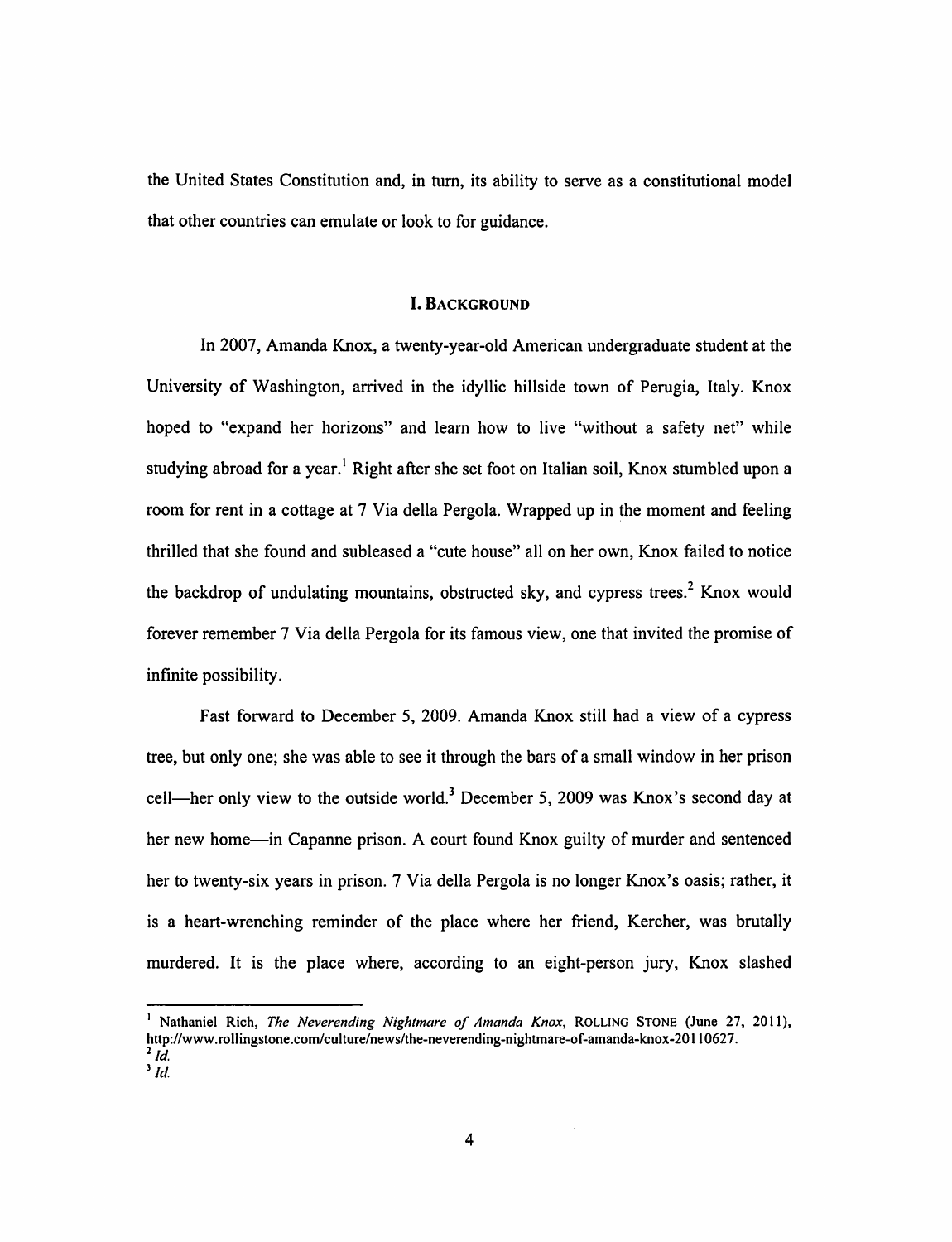Kercher's throat and left her there to die.<sup>4</sup> The cottage was where Knox's nightmare began; today, more than five years have passed since police opened what amounted to a severely flawed investigation. Feeling the pressure of the worldwide captive audience tracking every development in this case, the police and public prosecutor set out to hold someone (really, anyone) accountable for Kercher's death, and, judging from the management of the investigation and the subsequent (and still ongoing) adjudication of this matter, they were willing to obtain a guilty verdict, no matter what the cost.<sup>5</sup> The police and public prosecutor trampled on several constitutionally guaranteed rights, overtly failed to preserve the crime scene from the outset, cross-contaminated DNA evidence, and developed a theory of the case that was so bombastic and out of touch with the evidence (or, more appropriately, lack thereof) that the trial of this matter has reeked of bad faith every step of the way.<sup>6</sup> Knox's fate still hangs in the balance of what this author contends can fairly be described as a "kangaroo court."

Kercher lived at 7 Via della Pergola with three other women: Knox, and two Italian natives, Laura Mezzetti and Filomena Romanelli.<sup>7</sup> Kercher's bedroom was located on one end of the apartment, and Knox occupied the bedroom in the middle of the apartment. 8 Kercher and Knox shared a bathroom, which was located close to Kercher's

 $4$   $Id$ .

 $\overline{\phantom{a}}^{5}$  *Id.* 

*<sup>6/</sup>d.* 

<sup>7</sup> Sentenza della Corte d'Ass., 4 Marzo 2010, n. 7/2009, I, at 24 (It.), *available at* 

http://www.perugiamurderfile.org/download/file.php?id=1902&sid=a1344c3d364ff8cc7fdce0344d2abd30. The sentencing court issued a four-hundred-twenty-seven-page opinion recounting a summary of all the evidence presented and the jury's process in deliberating. *Id.* <sup>8</sup> *Id.* at 24-25.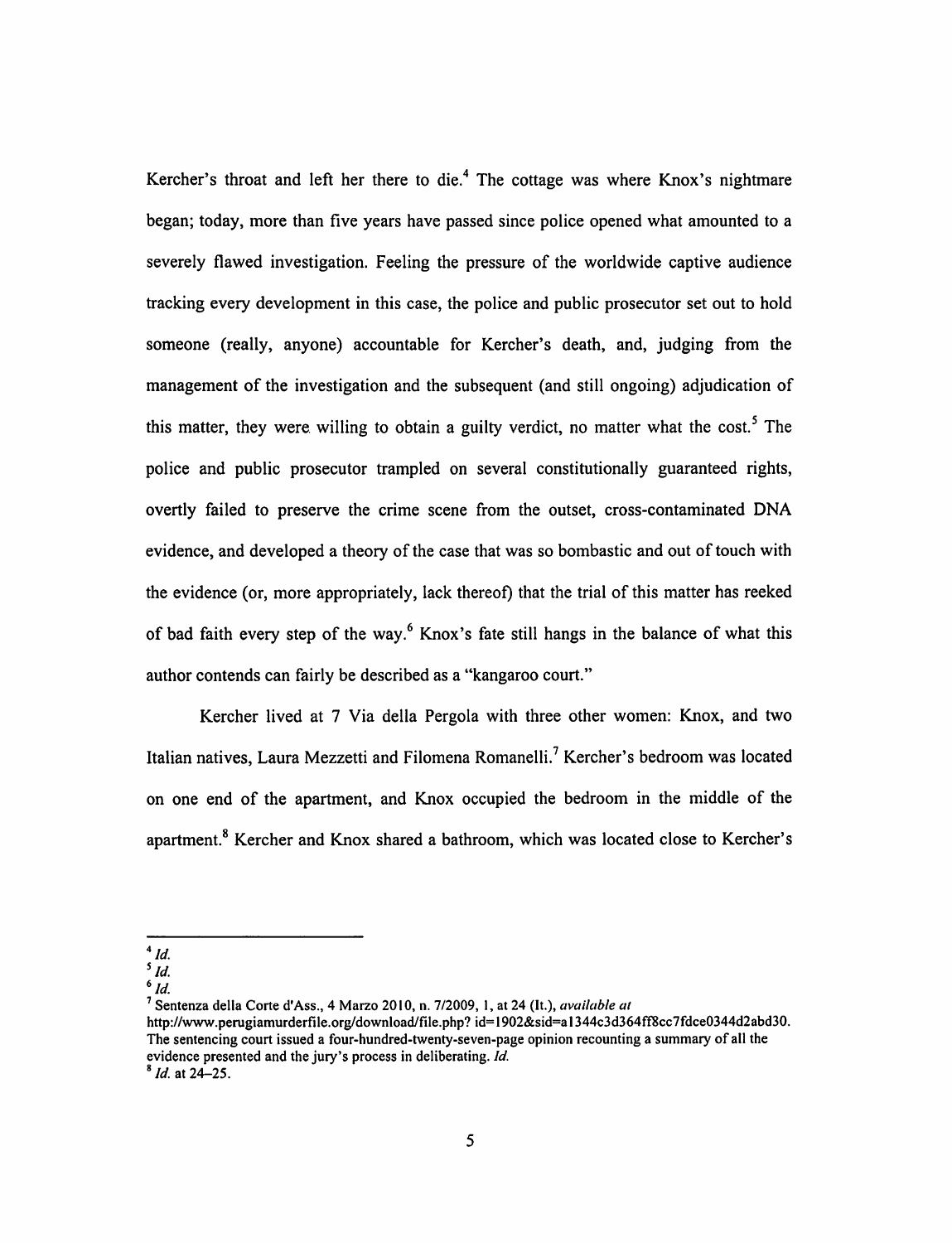room.<sup>9</sup> All of the occupants of the building were interviewed by the investigative police. The investigative police learned from Knox that she had returned to her apartment the morning of November 2, to shower and change her clothes.<sup>10</sup> She had spent the previous evening at the apartment of her new boyfriend, Raffaele Sollecito.<sup>11</sup> Romanelli told the police that Knox had called her earlier that same morning to report that there might be something wrong at their apartment because the front door was open and no one appeared to be home.<sup>12</sup> Knox entered the apartment and went to the bathroom to have a shower, and noticed that there were traces of blood in the bathroom.<sup>13</sup> She also noticed that in Romanelli's room the windowpane was broken and the room had been left in a state of disarray. 14 Finally, she noticed that Kercher's room was locked. <sup>15</sup>

Knox and Sollecito called the police to report a break-in at the cottage at 7 Via della Pergola. Police arrived, broke down the locked door to Kercher's room, and found her, "under a blood-soaked duvet cover . . . with her throat slashed," lying lifelessly in a pool of her own blood on her bedroom floor in Perugia, Italy.<sup>16</sup> Six people, in addition to two policemen, were present in the apartment at the time Kercher's body was discovered.<sup>17</sup> The police ordered everyone out of the house and no one was allowed to

- <sup>9</sup>*/d.* at 24.
- <sup>10</sup>*/d.* at 35
- $\overline{\mathbf{u}}$  *Id.*
- <sup>12</sup>*/d.* at 29-30. <sup>13</sup>*/d.* at 30.
- $14$   $\overline{Id}$ .
- $15\overline{1}d$ .

<sup>&</sup>lt;sup>16</sup> Ian Fisher, *Grisly Murder Case Intrigues Italian University City*, N.Y. TIMES (Nov. 13, 2007), http://www.nytimes.com/2007/11/13/world/europe/13perugia.html.

<sup>&</sup>lt;sup>17</sup> Sentenza della Corte d'Ass., 4 Marzo 2010, n. 7/2009, at 25 (It.), *available at* 

http://www.perugiamurderfile.org/download/file.php? id= 1902&sid=a 1 344c3d364ff8cc7fdce0344d2abd30.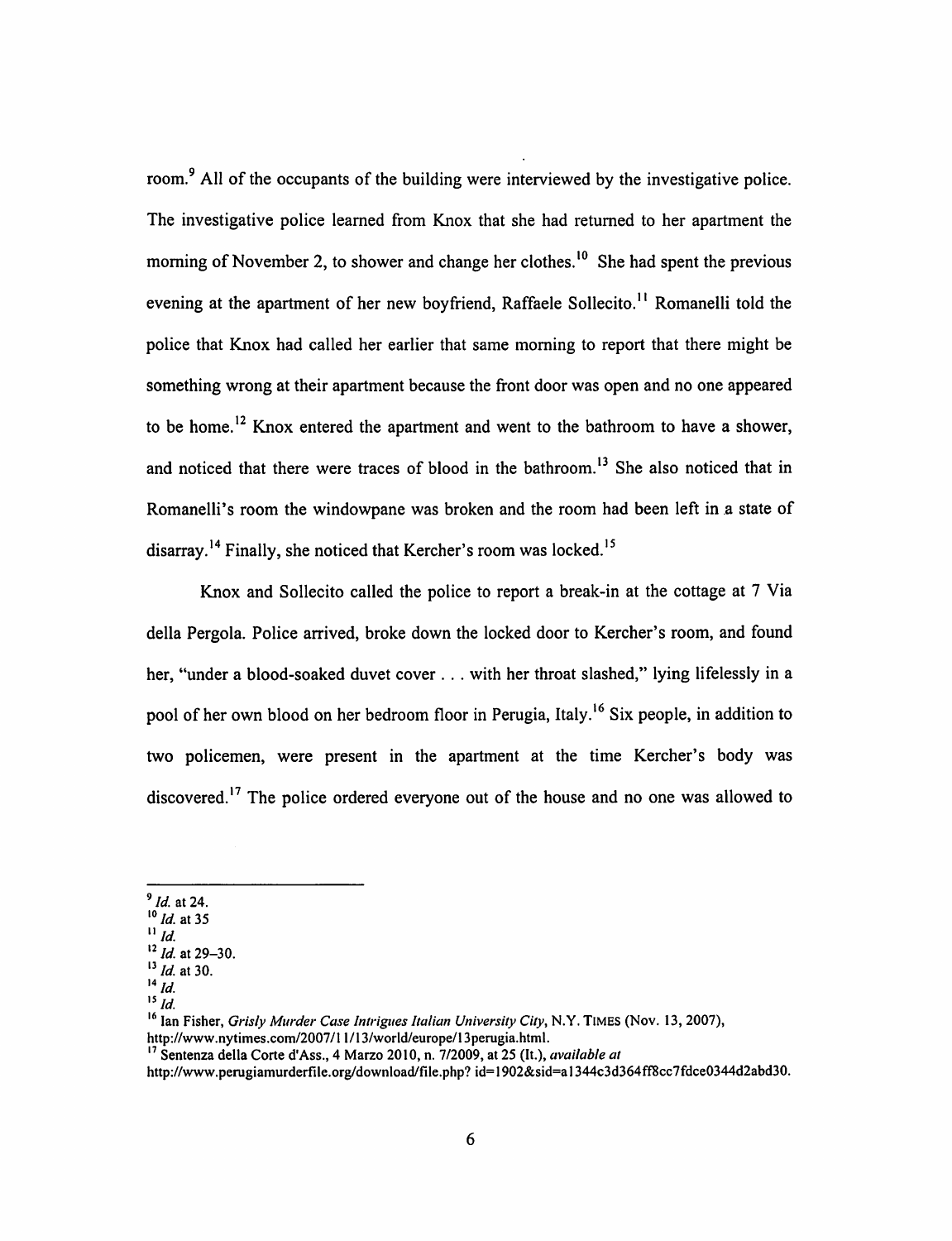enter the bedroom.<sup>18</sup> Shortly after the grizzly discovery, the investigative unit of the Perugia police arrived. Kercher's body was removed from the apartment and her bedroom was secured until the scientific police had completed their investigation. After examining the body, the coroner estimated the time of death somewhere between 10:00 p.m. on November 1 and 4:30 a.m. on November 2, 2007. The cause of death was strangulation due to the crushing of the hyoid bone and the slitting of the throat area with a knife. The wound on the left side of the neck was very deep and wide, indicating a cut with a large, sharp knife. However, the wound on the right side of the neck was much smaller, indicating the width of the blade to have been about three centimeters. The victim also suffered sexual violence, indicative of non-consensual sexual intercourse.

Cell phones had been found near the scene of the crime, one of which belonged to Filomena Romanelli, and the police had traced a call made to one of the cell phones to Amanda Knox's phone.<sup>19</sup> Romanelli identified the two found cell phones as belonging to Kercher.<sup>20</sup> The police learned from Kercher's other girlfriends that they had eaten dinner with Kercher at her apartment on November 1, and they left at about 9 p.m.<sup>21</sup> They also said that Kercher had been seeing one of the boys living downstairs named Giacomo Silenzi.<sup>22</sup> Silzenzi admitted to having a romantic relationship with Kercher; but he also told the police that Rudy Guede, someone he had played basketball with near the house, had expressed interest in Knox and had previously come over to the girls' apartment.<sup>23</sup>

- <sup>18</sup>*/d.* at 32-33. <sup>19</sup>*/d.* at 26. 20 */d.*
- 
- 
- <sup>21</sup>*/d.* at 36. <sup>22</sup>*/d.* at 38.
- $^{23}$  *Id.* at 39, 42.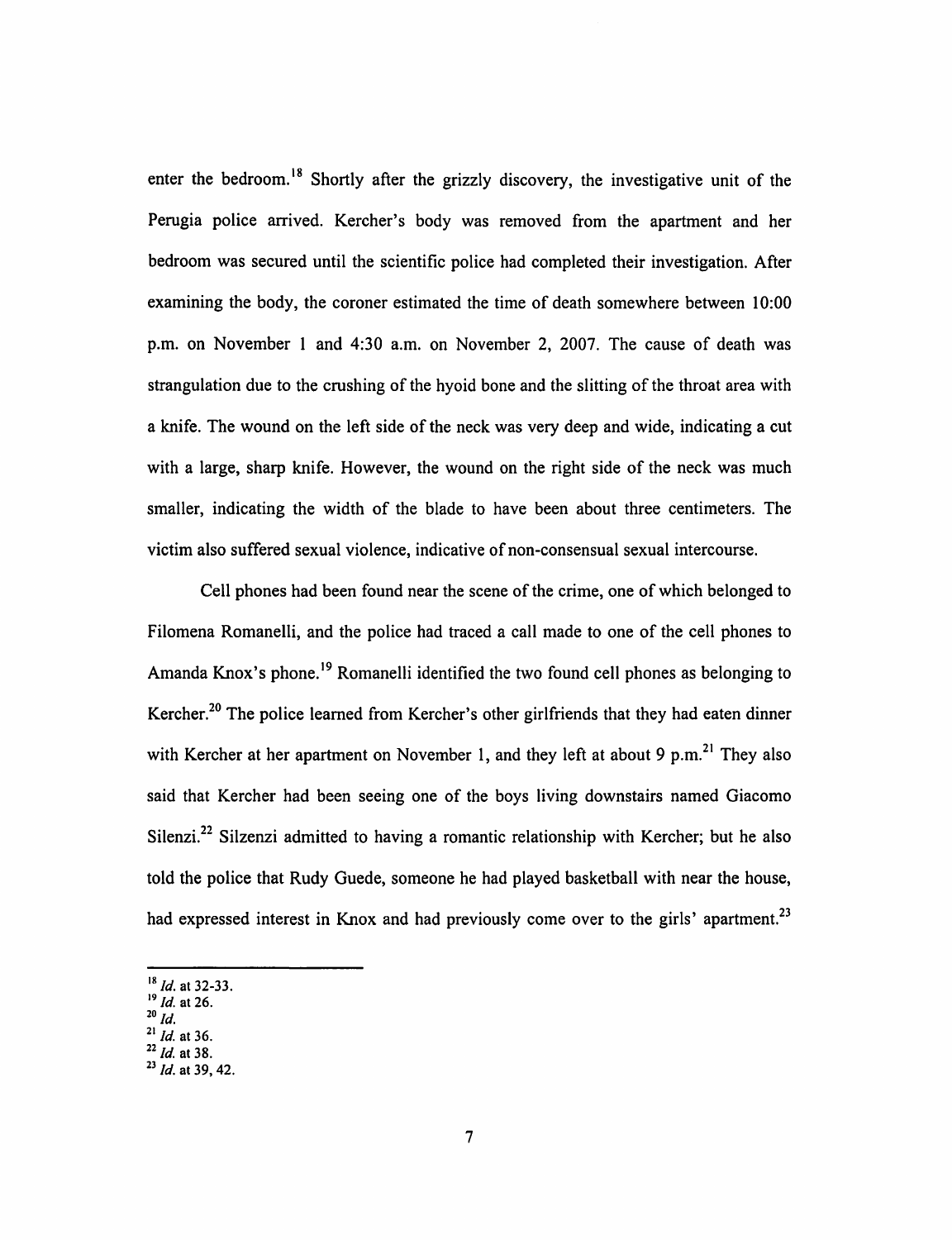Guede was not originally a suspect. However, upon learning that he was interested in Knox, the police named him as a suspect and then searched his apartment.<sup>24</sup> The police obtained Guede's DNA from his apartment on November  $20<sup>25</sup>$  The DNA found in Kercher's vagina, on her bra strap, the cuff of her sweatshirt, and on her purse was then matched to his DNA.<sup>26</sup> Further biological traces of Guede were located on the toilet paper in the front bathroom of the girls' apartment.<sup>27</sup> The bloodstained footprints coming from Kercher's room were later connected to a pair of Guede's shoes that were also found in his apartment. It should be noted that Sollecito also wore the same type and size shoes and the footprints were at an earlier time attributed to him.<sup>28</sup> By the time of the trial, the prosecutor presumed that Guede was the perpetrator of the murder. However, the prosecutor reasoned that Guede had assistance from Knox and Sollecito because there was very little evidence that Kercher had struggled.<sup>29</sup>

Other non-DNA evidence also implicated Rudy Guede. Four days prior to the murder, on October 27, 2007, Guede was charged with breaking and entering into a nursery school in Milan in which he stole a jack-knife and money.<sup>30</sup> This knife matched the type of knife used to cut Kercher's throat. Guede had also broken into a law office some days prior into by throwing a rock through the window in the same way that Kercher's apartment was broken into.<sup>31</sup> Two other knives were also attributed to the

- <sup>24</sup> *Id.* at 39-40.<br><sup>25</sup> *Id.* at 195.
- 
- 
- <sup>26</sup> *ld.* at 195.<br><sup>27</sup> *ld.* at 43-44.<br><sup>28</sup> *ld.* at 333-34.<br><sup>29</sup> *ld.* at 45.
- 
- <sup>29</sup>*Id.* at 45. 30 *ld.* at 47.
- $31$  *Id.* at 45.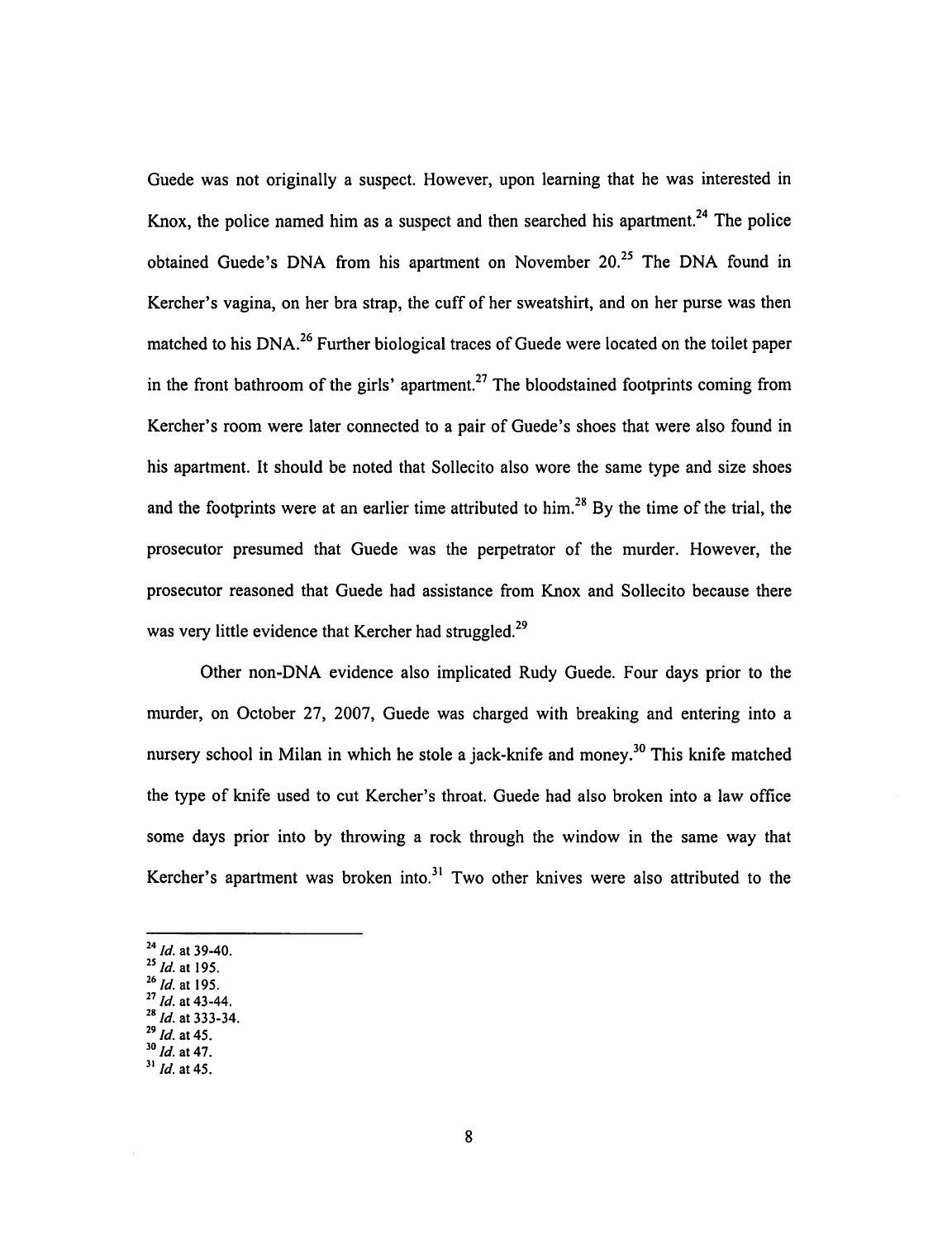crime. One was a knife found in Sollecito's kitchen and the other was a knife found in the girls' kitchen. However, the coroner was unable to determine which of the three knifes was the actual murder weapon. $32$ 

From November 2, 2007 to November 6, 2007, police subjected Knox to fortythree hours of coercive interrogation, with the final eight hours conducted overnight without food or water.<sup>33</sup> Knox finally broke and signed a document that accused Diya "Patrick" Lumumba (who owned a pub where Knox sometimes worked) of murdering Kercher. Knox later recanted this statement, and Lumumba provided the police with an alibi that they were able to corroborate. On November 20, 2007, the police released Lumumba from custody.

According to the testimony of both Knox and Sollecito, they spent the entire evening of November 1 at his apartment having dinner, watching movies, and smoking marijuana. 34 Knox testified that when she took a shower in her bathroom she noticed some blood on the sink and a drop or two on the bathmat. She assumed that the blood was from one of the roommates. After her shower Knox dressed in her own bedroom and blow-dried her hair in the front bathroom. At that time she noticed that someone had failed to flush the toilet. $35$ 

Further police investigation of the neighborhood revealed additional information that was used at trial. A nearby neighbor heard a loud, long scream from a woman

<sup>&</sup>lt;sup>32</sup> *Id.* at 172.<br><sup>33</sup> Scott O. Lilienfeld & Robert Byron, *Your Brain on Trial: Lessons from Psychology Could Greatly Improve Courtroom Decision Making, Reducing Racial Bias, Eyewitness Errors and False Confessions,*  SCIENTIFIC AMERICAN MIND (Jan./Feb. 2013), at 51.<br><sup>34</sup> *Id.* at 65.

<sup>&</sup>lt;sup>35</sup> *Id.* at 65.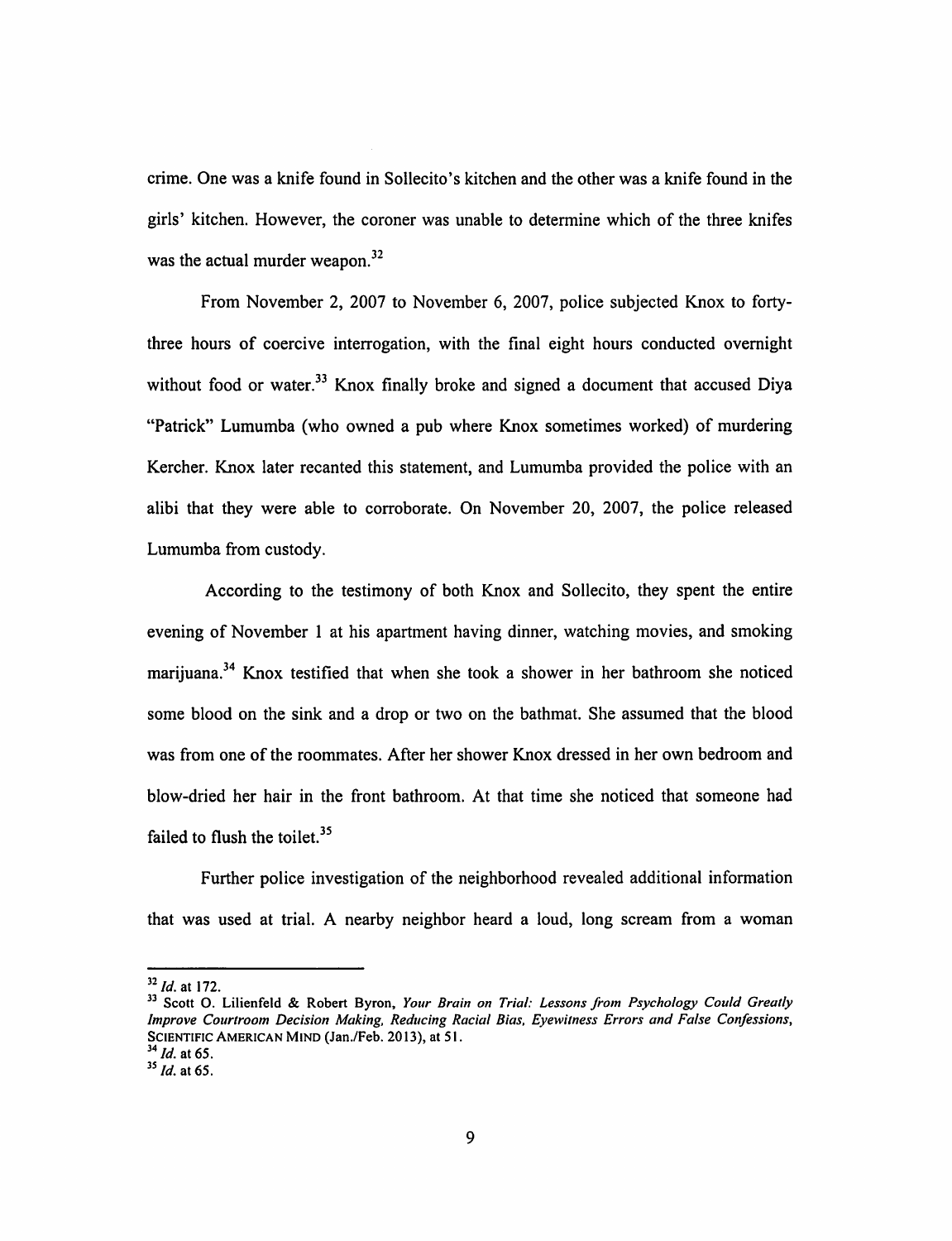coming from Kercher's apartment at approximately 11:30 p.m. on November 1. She also heard someone running down the metal stairway and along the path.<sup>36</sup> Another witness confirmed that she too heard running steps on the pathway at about the same time. However, she was unsure whether there could have been more than one person running.<sup>37</sup> A homeless drug addict named Antonio Curatolo testified that he saw Knox and Sollecito near the murder scene on November 1, 2007—he thought that he remembered seeing Knox and Sollecito in a square located between Knox's and Sollecito's apartments between 9:30 and 11:30 p.m. on the evening prior to the murder.<sup>38</sup>

After several lengthy police interrogations, both Knox and Sollecito had inconsistencies in their testimonies. For example, Sollecito claimed that Knox was not with him the whole evening. Knox also reported visions that implicated her boss, Patrick Diya Lumumba in the murder. Sollecito's computer indicated that he was not asleep in the morning as he stated because music was being playing from his computer. In addition, the computer records also indicated that the computer had been turned off between the hours of 9 p.m. and 5 a.m. Knox was further implicated as an accomplice because she removed the mop from her apartment and had allegedly purchased bleach in the morning of November 2. There were also other reasons both Knox and Sollecito were implicated in assisting Guede with murdering Kercher (i.e., an eyewitness account placing them near the scene of the crime at the time of the crime and a presumed motive of a possible sex orgy).

<sup>36</sup>*/d.* at 96.

<sup>37</sup>*/d.* at 97.

<sup>&</sup>lt;sup>38</sup> *Id.* at 78–79.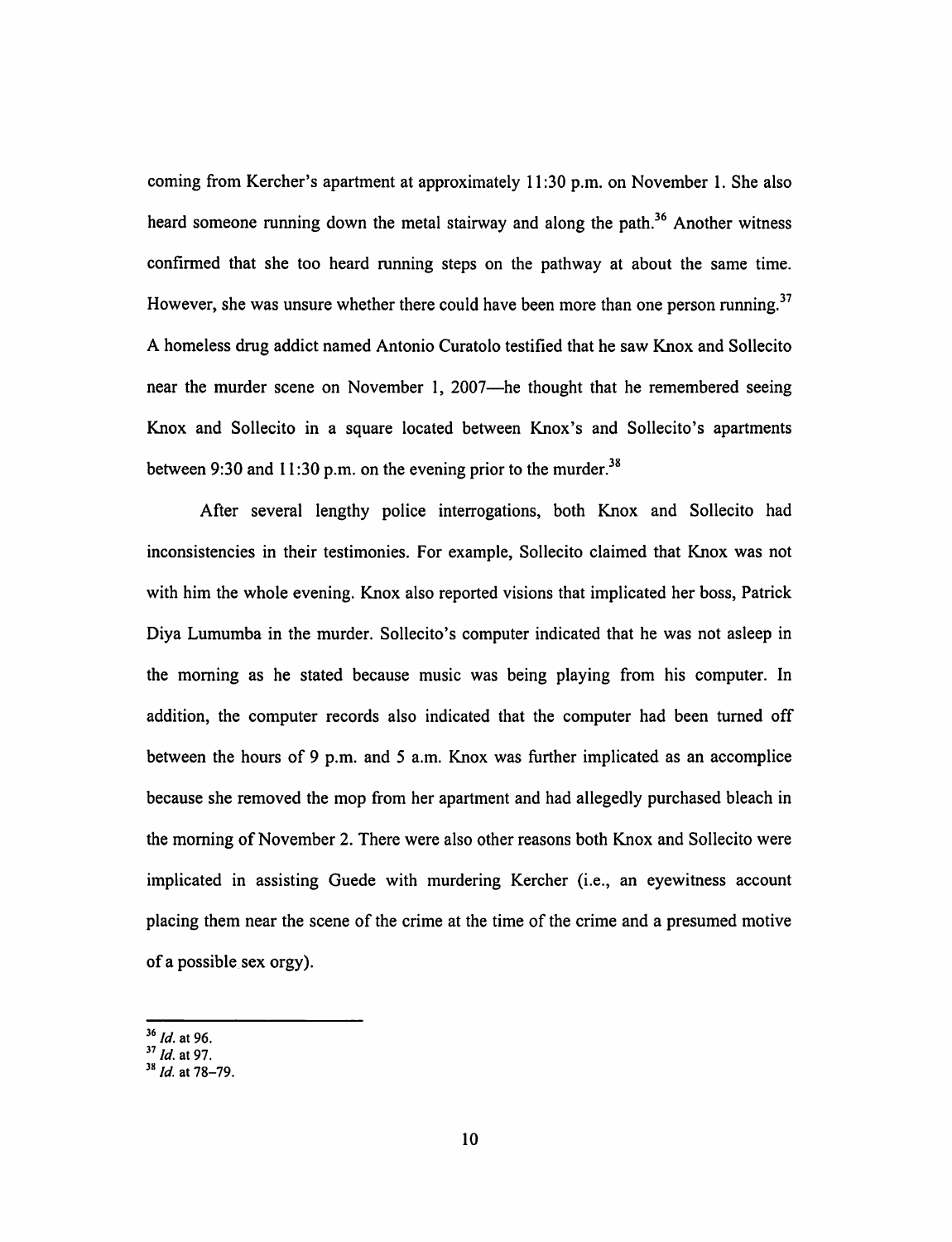## II. ANALYSIS

If Amanda Knox is convicted at retrial, Italy will request through the appropriate diplomatic channels specified in the Bilateral Extradition Treaty that the United States extradite her to Italy to serve her sentence of incarceration.<sup>39</sup> For the reasons that follow, the United States should deny the request.

First, and most importantly, an extradition request given the particular facts and circumstances of this case runs impermissibly afoul of the Fifth Amendment's Double Jeopardy Clause. The Fifth Amendment to the United States Constitution contains a number of provisions, including the guarantee that no person "be subject for the same offense to be twice put in jeopardy of life or limb."<sup>40</sup> This is known as the prohibition against double jeopardy. The Double Jeopardy Clause contains three distinct guarantees; however, in the case of Knox, only one of these iterations is relevant for purposes of analysis. Specifically, the Double Jeopardy Clause places a ban on subsequent prosecution after an acquittal for the same offense. $41$ 

In Italy, there is no double jeopardy provision that operates on a national level so as to be properly considered as a direct analogue to the manner in which the United States has interpreted its double jeopardy provisions. However, Italy approves of the use of the maxim *non bis in idem,* which, in the international realm, provides a defendant with at least some level of double jeopardy protection insofar as it places a prohibition against

<sup>&</sup>lt;sup>39</sup> Extradition Treaty Between the Government of the United State of America and the Government of the Republic of Italy, U.S.-It., art. X, Oct. 13, 1983, 1983 U.S.T. 421.<br><sup>40</sup> U.S. CONST. art. I § 9, cl. 2.

<sup>&</sup>lt;sup>41</sup> Green v. United States, 355 U.S. 184, 188 (1957).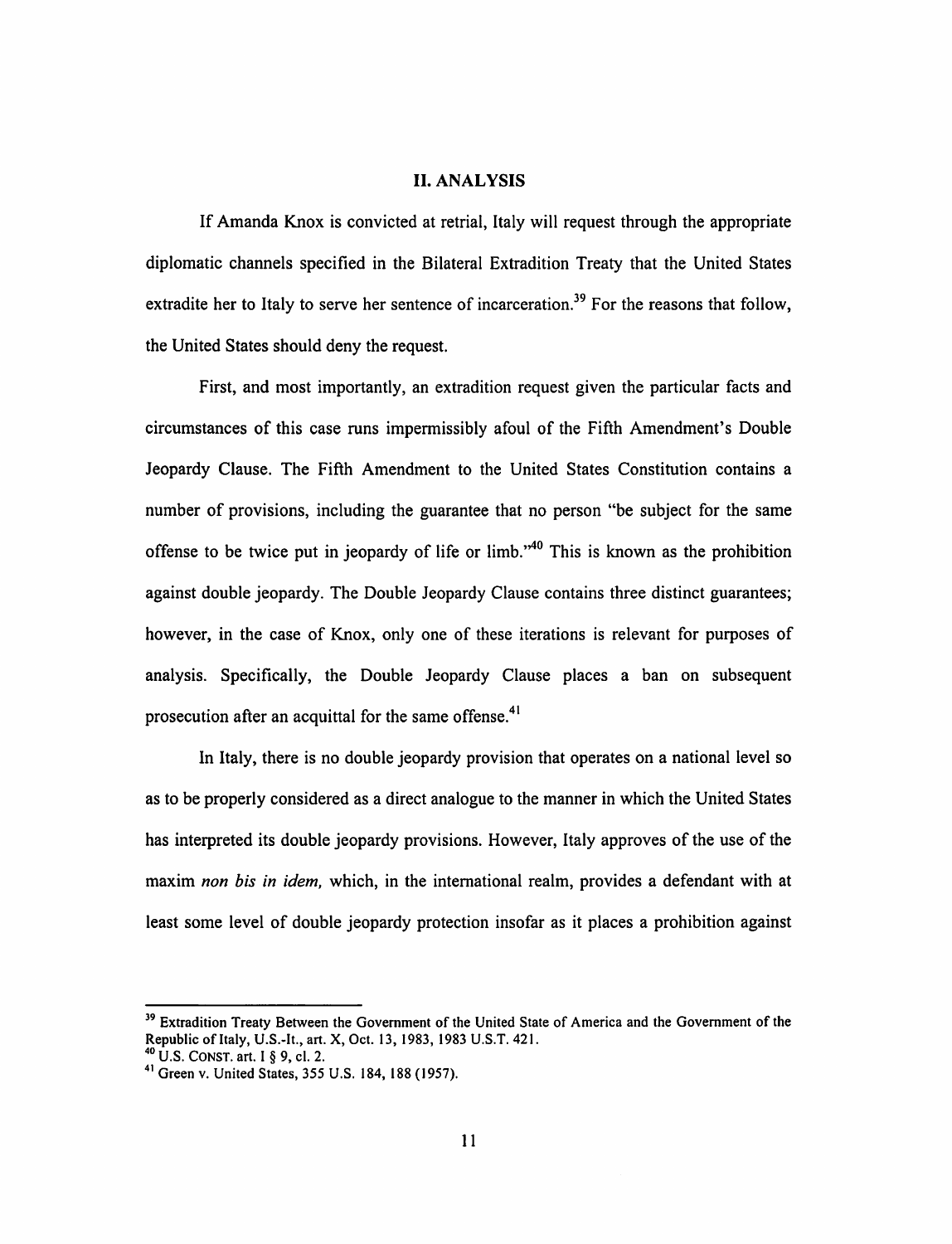multiple prosecutions for the same offense.<sup>42</sup> In fact, an example of Italy's endorsement of the *non his in idem* principle is embodied in the bilateral extradition treaty that is operative between Italy and the United States.<sup>43</sup>

The philosophical underpinning of *non his in idem* is to ensure that a defendant is not tried for the same offense by country A and then again by country B. Distilling this principle further, *non his in idem* rests on a simple belief: a defendant should not be tried for the same offense twice. Italy's clear endorsement in the international realm of the longstanding common-law principle of *non his in idem* as a fundamental safeguard intended to protect a defendant against being tried twice for the same offense is not limited in its application to the provisions of its Bilateral Extradition Treaty with the United States. Italy has also approved of provisions including the maxim of *non bis in idem* in other treaties. Most notably, Italy is a signatory to the European Court of Human Rights.<sup>44</sup> After drafting its original treaty for the convention, the European Court of Human Rights penned one of several amendments ("optional protocols") to the original multilateral treaty; Protocol No. 7 explicitly provides for a prohibition on *double jeopardy.*<sup>45</sup> Italy not only signed off on the protocol without issue, but also ratified the protocol in a prompt fashion thereafter.<sup>46</sup>

<sup>&</sup>lt;sup>42</sup> Dax Eric Lopez, *Not Twice for the Same: How the Dual Sovereignty Doctrine is Used to Circumvent Non Bis in Idem, 33 VAND. J. TRANSNATL L. 1263 (2000).* 

<sup>&</sup>lt;sup>43</sup> Extradition Treaty Between the Government of the United States of America and the Government of the Republic of Italy, U.S.-lt., art. VI, Oct. 13, 1983, 1983 U.S.T. 421. Article VI of the Extradition Treaty states the following: "Non Bis in Idem: Extradition shall not be granted when the person sought has been convicted, acquitted or pardoned, or has served the sentence imposed, by the Requested Party for the same

acts for which extradition is requested." 44 COUNCIL OF EUROPE, Member States-Italy, *available at* http://www.coe.int/en/web/portal/italy.

<sup>&</sup>lt;sup>45</sup> Protocol No. 7 to the Convention for the Protection of Human Rights and Fundamental Freedoms, art. 4, Nov. 22, 1984, CETS No. 117, *available at* http://conventions.coe.int/Treaty/en/Treaties/HtmV117.htm (emphasis added). Article 4 of Protocol No. 7 reads as follows: "Article 4 - Right not to be tried or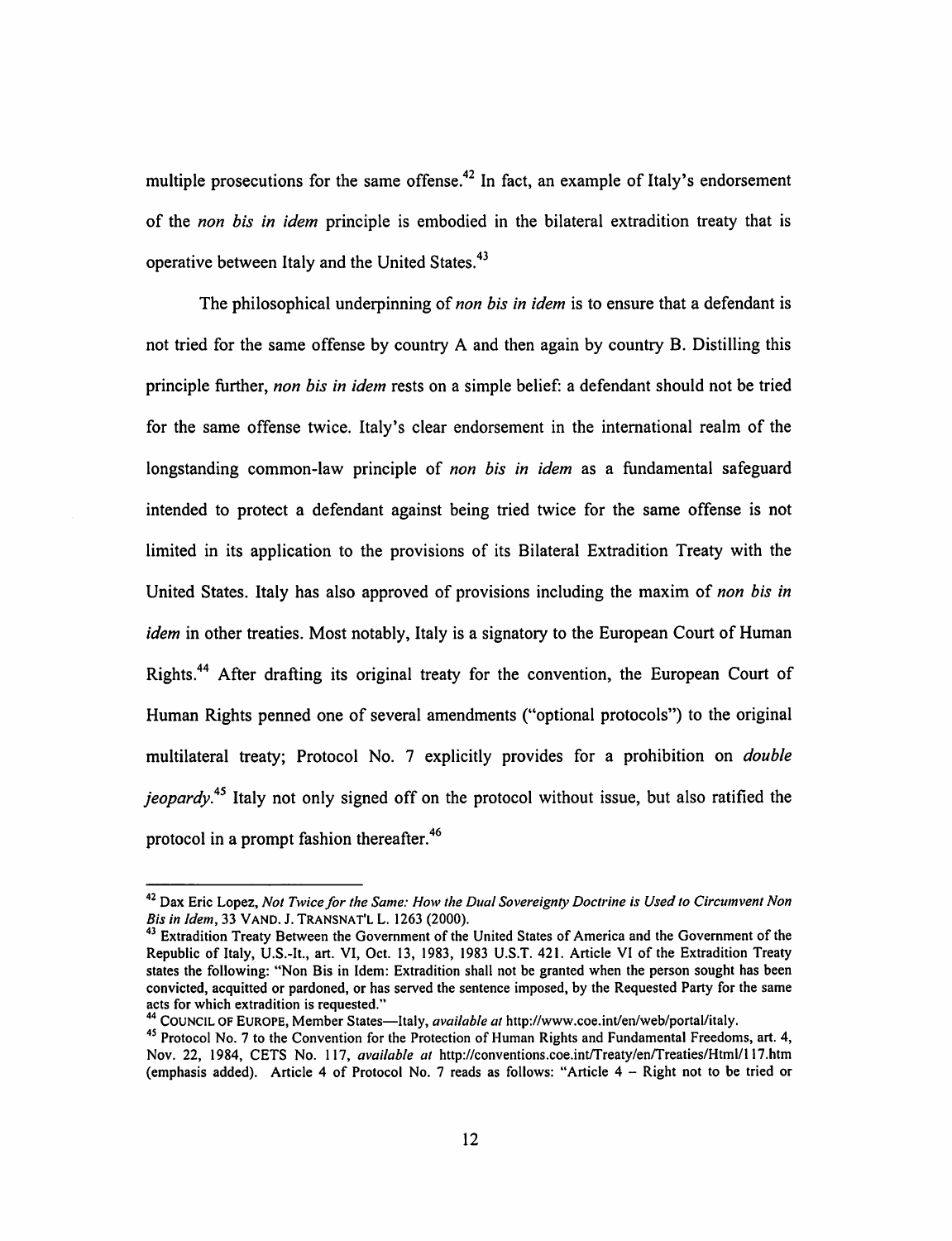The fact that Italy has retained the common-law notion of *non his in idem,* as a practical and necessary safeguard in the context of international adjudication as it relates to the *protection of defendants* in its dealings with the United States, and has also ratified, without issue, Protocol No. 7 to the multilateral treaty drafted by the European Court of Human Rights, which explicitly establishes the positive right that defendants are not to be tried or punished twice *upon acquittal,* only serves to bolster the United States' position that extradition of Knox is inappropriate. Italy plainly sees a considerable degree of merit in both the maxim of *non his in idem* and the doctrine of double jeopardy as defined by Protocol No. 7, which reads almost identically to the American version of double jeopardy. Other factors, such as the explicit language of the bilateral treaty itself, strengthens the idea that protection against double jeopardy is an integral part of a constitutional society, and is fundamental to the liberty interests of the people.<sup>47</sup>

ARTICLE I-Obligation to Extradite

punished twice: No one shall be liable to be tried or punished again in criminal proceedings under the jurisdiction of the same State for an offence for which he has already been finally acquitted or convicted in accordance with the law and penal procedure of that State." <sup>46</sup>*/d.* 

<sup>&</sup>lt;sup>47</sup> It is beyond the scope of this paper to discuss matters pertaining solely to principles of construction and interpretation of treaties, but it is worth noting that the explicit text of the Bilateral Extradition Treaty between the United States and Italy is also is favorable to the position that the United States would not be required to extradite Amanda Knox. For example, Article I of the treaty between the United States and Italy reads as follows:

The Contracting Parties agree to extradite to each other, pursuant to the provisions of this Treaty, persons whom the authorities of the Requesting Party have charged with or found guilty of an extraditable offense.

A strict reading of the treaty would permit the conclusion that the United States has no basis to extradite pursuant to the express language of the treaty alone. Since Article II makes clear that the question as to whether a given offense is extraditable is to be determined under "the laws of both Contracting Parties," and the treaty makes no distinction between substantive criminal law and procedural criminal law, following the standard rule of broad treaty construction and interpretation, it is undoubtedly the case that the retrial of Knox in Italy following her acquittal was a violation of her double jeopardy rights under United States law. Again, since the treaty does not distinguish between substantive and procedure law when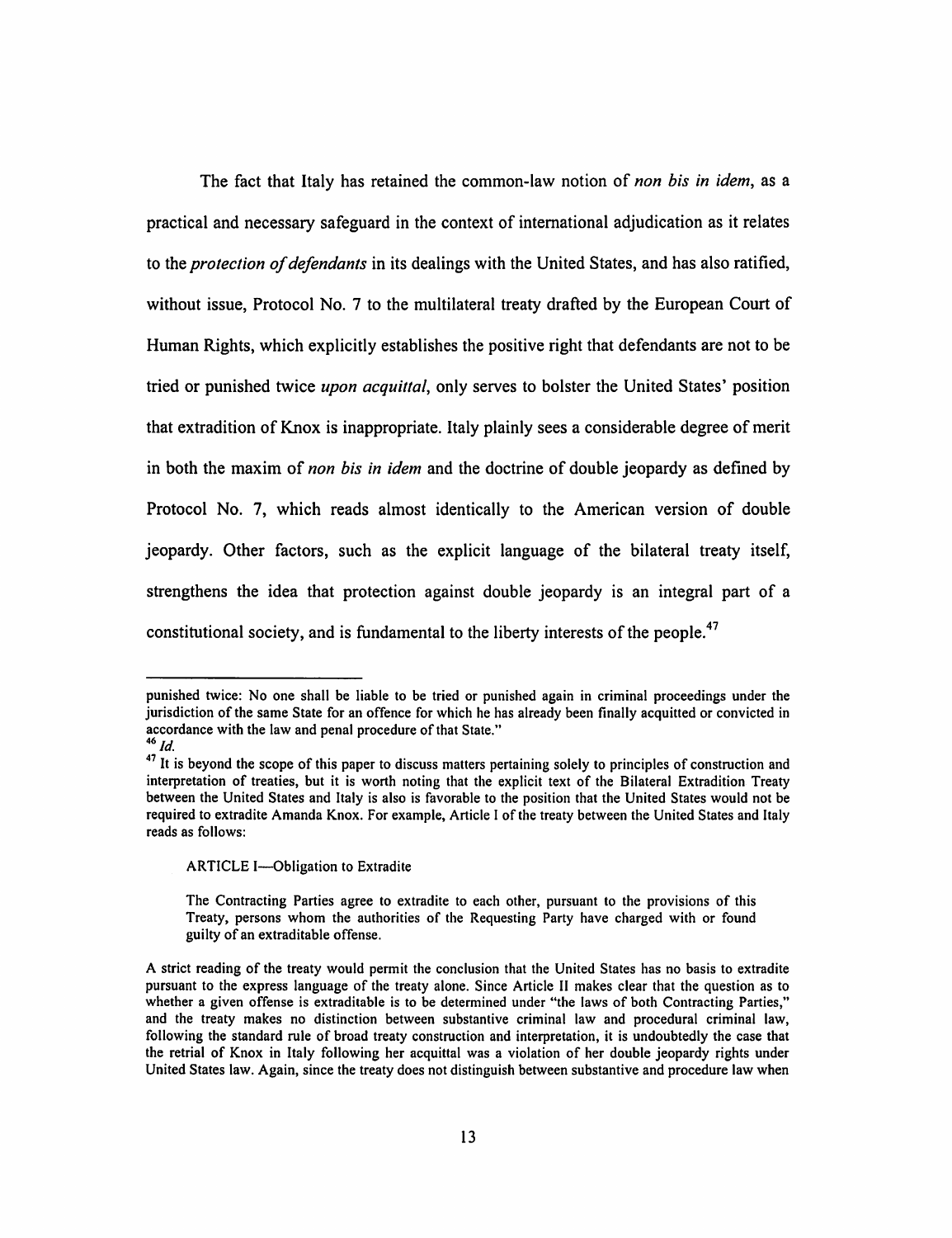Aside from the above-discussed maxim and the constitutionally protected ban on double jeopardy, there are limited, but still persuasive, United States based case law where the judges plainly contemplate the fact that the foundation of our laws is unique to us, and uniquely valuable. More specifically, our government should at least attempt to value and vindicate its citizens' fundamental rights guaranteed by its Constitution; the story of Amanda Knox underscores the importance of the government to reevaluate the ambit of constitutional liberty as applied to its citizens. For example, in *Reid v. Covert,<sup>48</sup>* the United States Supreme Court discussed the propriety of the suggestion that "only those constitutional rights which are 'fundamental' protect Americans abroad."<sup>49</sup> The Court answered this question in the negative; the *Reid* court encouraged the government to utilize fairly expansive discretion to act outside of the continental United States to protect fundamental rights of its citizens.<sup>50</sup> The Court went on further to profess that the "concept that the Bill of Rights and other constitutional protections against arbitrary government are inoperative when they become inconvenient or when expediency dictates otherwise is a very dangerous doctrine and if allowed to flourish would destroy the benefit of a written Constitution and undermine the basis of our government."<sup>51</sup> In

considering whether a given offense is extraditable, and it offends common sense to divorce substance from procedure in the context of criminal law to begin with, when the United States considers whether the offense is extraditable, it will realize that they must answer a question prior to the above-referenced question. More specifically, the United States must query, "is there an offense to be considered for purposes of extradition to begin with?" Since a request for extradition following a retrial after an acquittal plainly runs afoul of the ban on double jeopardy (again, a procedural rule in criminal law), then this necessary means that there is no offense to be considered at all. Simply put, the United States can choose to see the "offense" committed by Amanda Knox to be non-extraditable, since in the United States double jeopardy would protect her, and she would not be said to have committed an "offense."<br><sup>48</sup> 354 <u>U.S.</u> 1 (1957).<br><sup>49</sup> Covert, 354 <u>U.S.</u> at 9.

*sold.* 

 $51$  *Id.* at 14.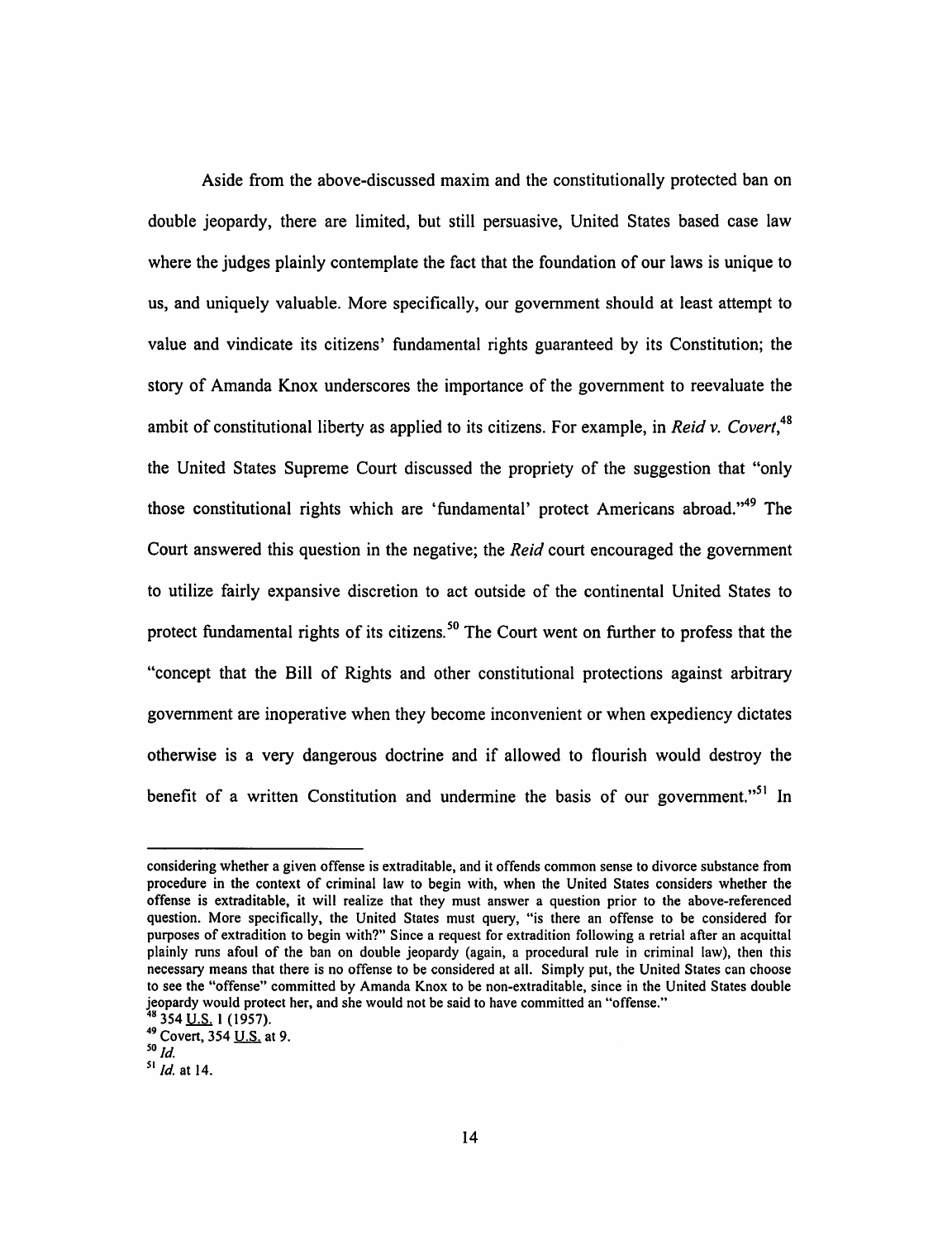*Gallina v. Fraser*<sup>52</sup> a case more factually apposite to the Knox matter, as the case involved an appeal from an extradition decision, the United States Court of Appeals for the Second Circuit expressed, in dicta, consternation over a hypothetical situation in which a person was headed to be extradited from the United States and, upon extradition, would "be subject to procedures or punishment so antipathetic to a federal court's sense of decency as to require reexamination of the principle [that extradition should solely be handled by the Executive branch in all circumstances]."<sup>53</sup> If there was ever a case where the often cited *Gallina* court would be satisfied that it found its hypothetical defendant's real world referent, it would be the case of Amanda Knox.

#### IV. PROPOSAL

Given that the proposal of this Note is that, in the event that the Italian High Court convicts Knox, the United States should choose to *not* extradite her, one requirement of such a proposal is to deal with the fallout from such a decision. Given that the United States and Italy have an extradition treaty dating back to 1983, Italy will likely see a failure to extradite as directly contradicting that treaty. Additionally, Italy may view this action in the same manner that many European countries often view actions taken by the United States-a mere flexing of American muscle and imperial superiority. To Italy, Amanda Knox may be an American citizen, but she (allegedly) committed murder on Italian soil, and, thus, Italy possesses a strong interest in the security and protection of its citizens, as well as the enforcement of its criminal law. On the other hand, the decision

 $52$  278 F.2d 77 (1960).<br> $53$  Gallina, 278 F.2d at 79.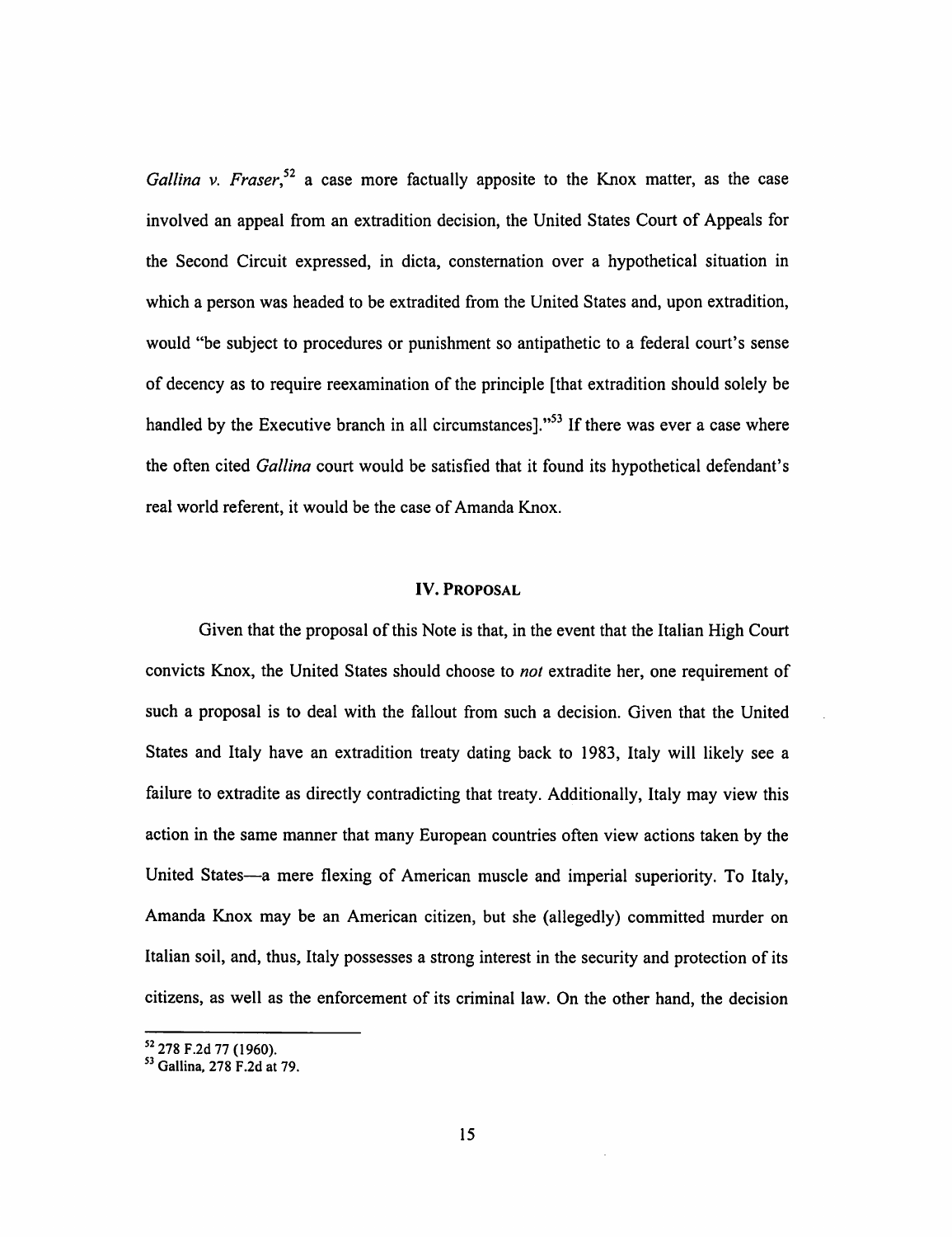not to extradite Amanda Knox may prove to be quite a favorable one in the international community outside of Italy. As discussed before, Europe is placing ever-increasing interest in advancing of a theory of global constitutional criminal law.

The Amanda Knox case presents a compelling opportunity to modify the extradition treaty between the United States and Italy (and extradition treaties with other nations as well) to solve a problem that is likely to arise again. As long as other countries around the world have constitutional principles and criminal justice models that differ from our own, the United States will continue to be put in situations where it is asked to extradite individuals to be subjected to criminal prosecutions that we find to be constitutionally abhorrent.

At first one might think that Italy, as well as most other countries, would not be amenable to hearing such a proposal. However, the major bargaining chip that the United States holds in modifying its extradition treaties is that the same principle argued in this Note could be applied to a reverse situation in which the United States is requesting that a foreign nation extradite an individual to the United States. Particularly salient with regards to this matter is the death penalty. Just as the United States Constitution forbids double jeopardy, and, thus, subjecting Amanda Knox to double jeopardy in Italy is constitutionally forbidden, the death penalty is constitutionally forbidden in many European countries, but not the United States. Thus, if we were to amend our extradition treaties with European nations, allowing modification of terms in connection with the imposition of the death penalty would permit refusal of extradition in cases in which the United States is seeking the death penalty. This sort of renewed engagement in treaty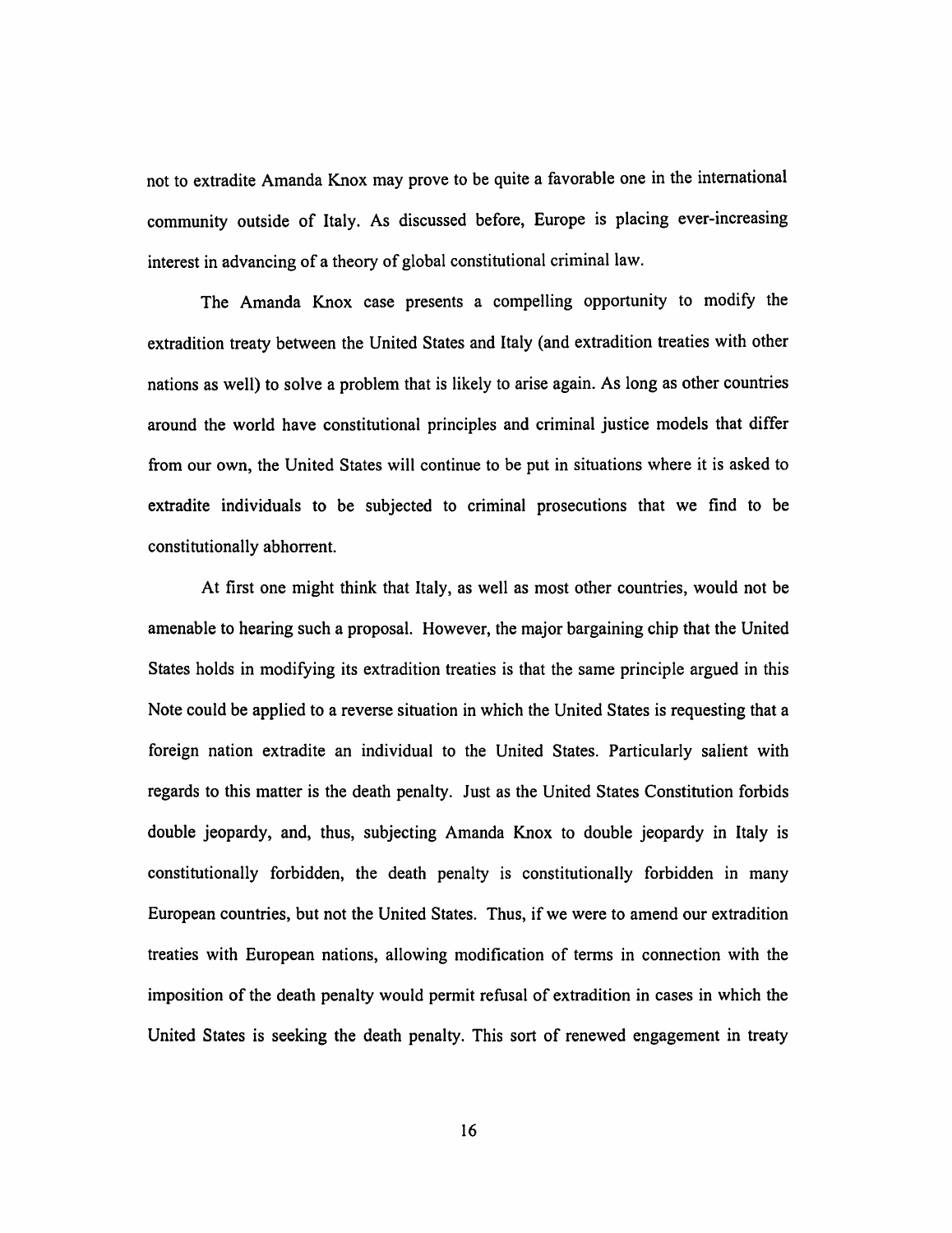negotiation, with an eye to more modernized societal norms and values, would likely benefit diplomatic relations

On a related note, the United States-Italy extradition treaty is outdated. The United States should offer the opportunity to execute a new, modified, treaty with Italy that would avoid circumstances like the present case. During the modification process, this Note suggests that the contracting parties contemplate the vast innovations in technology that have taken place over the last thirty years. A modified treaty should incorporate new innovations in technology insofar as such advances more effectively serve the purposes of the mutual assistance agreement under negotiation. This initiative will necessitate the United States to make certain concessions, but this Note contends that new treaty negotiation, when considered in light of modem domestic criminal practices, as well as the evolving interest in developing a global constitutional criminal law model, will not only mutually benefit the contracting parties, but will also enhance diplomatic relations. While the consequences of failing to honor our extradition obligations may place the United States in a bad light within the international community, this Note argues it is more likely that refusing to extradite Knox will gamer international support.

## V. CONCLUSION

The Amanda Knox case demonstrates that the United States needs to take a critical look at its extradition treaties with other nations. It is not enough anymore to say that our Constitution protects American citizens on American soil-for it is just as bad for the Federal Government to extradite an American citizen to be subject to abhorrent and unjust criminal procedures in another country, procedures that would violate the